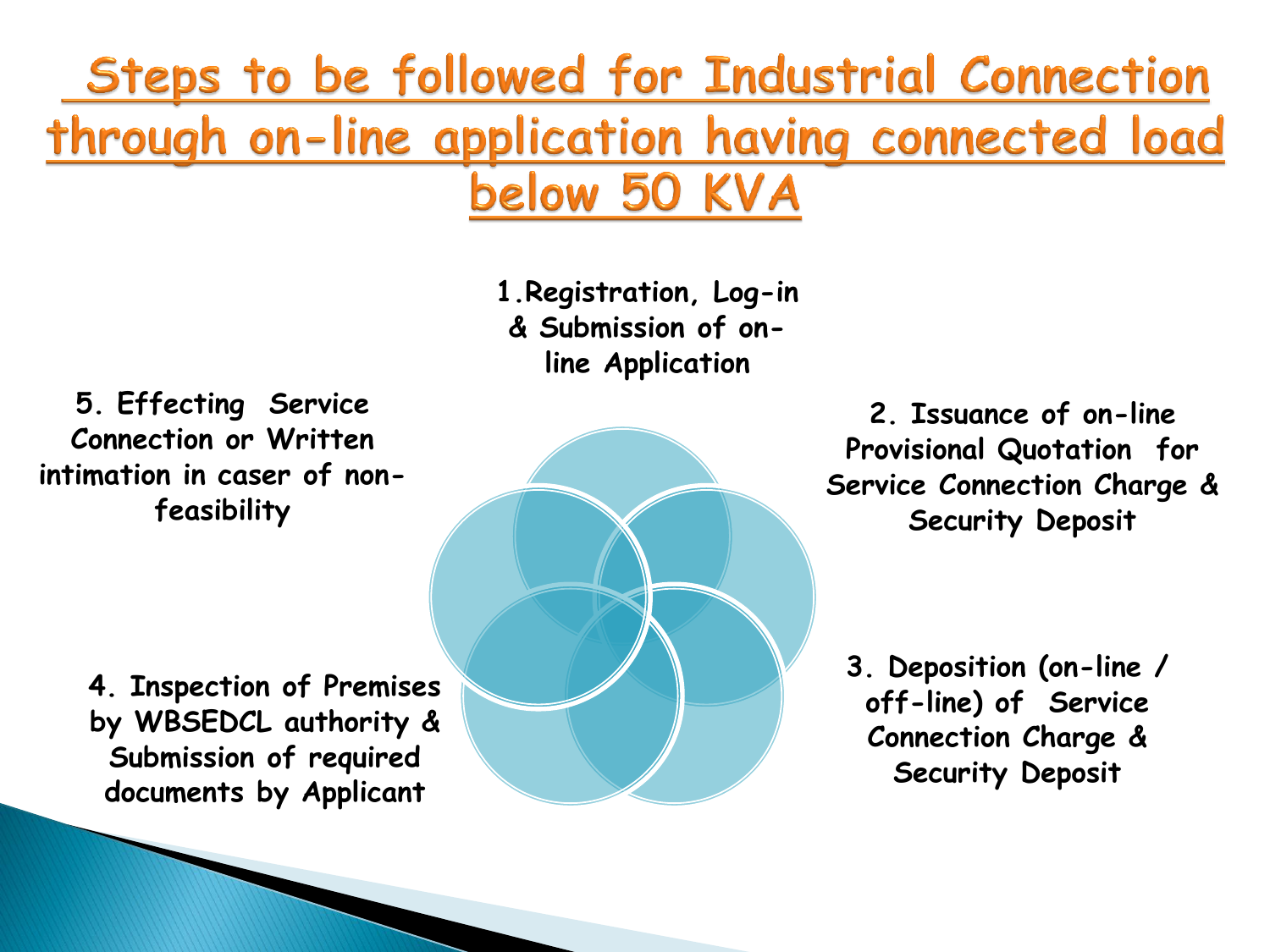# Step wise brief procedures to be followed for Industrial Connection through On-line application having connected load below 50KVA

## **1) Registration, Log-in & Submission of on-line Application**

### **User Registration :-**

Applicant / User has to register himself / herself through a simple self registration process by giving Name, user ID (of his/her choice), email ID and mobile No. The system generated password will be displayed in the screen and as well as mailed to the user at the given mail id.

### **Log-in and Onward Process :-**

Applicant / User needs to log in the system with user ID and password. After successful login, applicant may change his / her password. In the application page, applicant needs to select the area/district where he/she belongs. After selection, the list of the Customer Care Centre will be displayed from where user need to select the right Customer Care centre. User is requested to click on the link provided here as tips.

### **Application form submission :-**

Applicant / User needs to fill up all the details provided in the application page and submit the same.

#### **Tips :**

#### **Customer Care Centre (CCC)** :

User can check nearby locality and get their Customer Care Centre. User's Customer Care Centre might be same as them. For more information, user can contact toll Free Numbers (available in website).

#### **Rural / Urban** :

Generally locality covered under Municipality are considered as Urban area.

**N.B:** Following documents can be downloaded by the applicant for use in future:

i) The Guideline and applicable Tariff for future Electricity Bill, after effecting the connection.

ii) Booklet related to application under WBSEDCL Procedures-A [to be submitted subsequently at CCC after fill-up]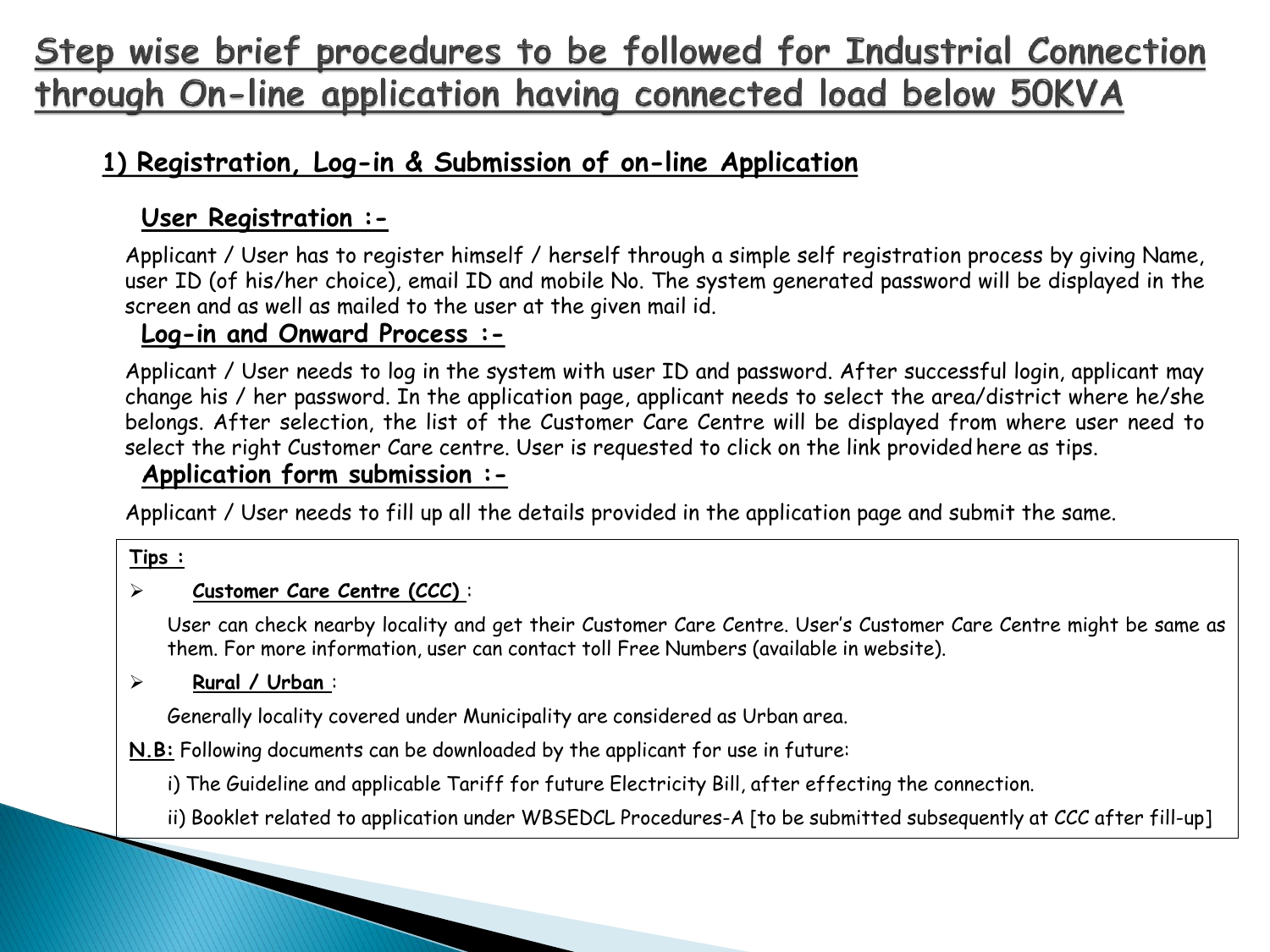# Step wise brief procedures to be followed for Industrial Connection through On-line application having connected load below 50KVA (continued)

## **2) Issuance of on-line Provisional Quotation for S.C Charge & Security Deposit:**

On submission of application (on-line), instant Provisional quotation for service connection & Security Deposit will be generated from system for the intending consumer having application no. and he/she may download the quotation letter.

### **3) Deposition of Quotation amount:**

The Quotation amount may be paid through e-payment gateway in net-banking/debit/credit card mode in the WBSEDCL Web portal and may download the payment receipt or alternatively applicant may deposit payment at concerned Customer Care Centre.

### **4) a) Inspection of Premises by WBSEDCL authority:**

After deposition of Quotation amount, authorized representative of WBSEDCL will inspect the premises (within 7 days / 14 days from date of deposition in case of Urban / Rural area respectively) to ascertain:

1) Whether any connection already exists (live / disconnected)?

If exists, then:

(i) is the particular premises (new one) is physically separate from the existing

premises (old one) along with electrical wiring?

(ii) is there any O.S.D. against the old connection?

2) Whether the existing system capable to deliver the demand loads?

3) Whether any maintenance jobs require to be done on the existing system?

4) Whether the Intending Consumer has completed his portion of work i.e. : Readiness of premises, Installation

of Main Switch, Installation of earthing, Completed the wiring etc.

If any deviation is found, it will be intimated in due course.